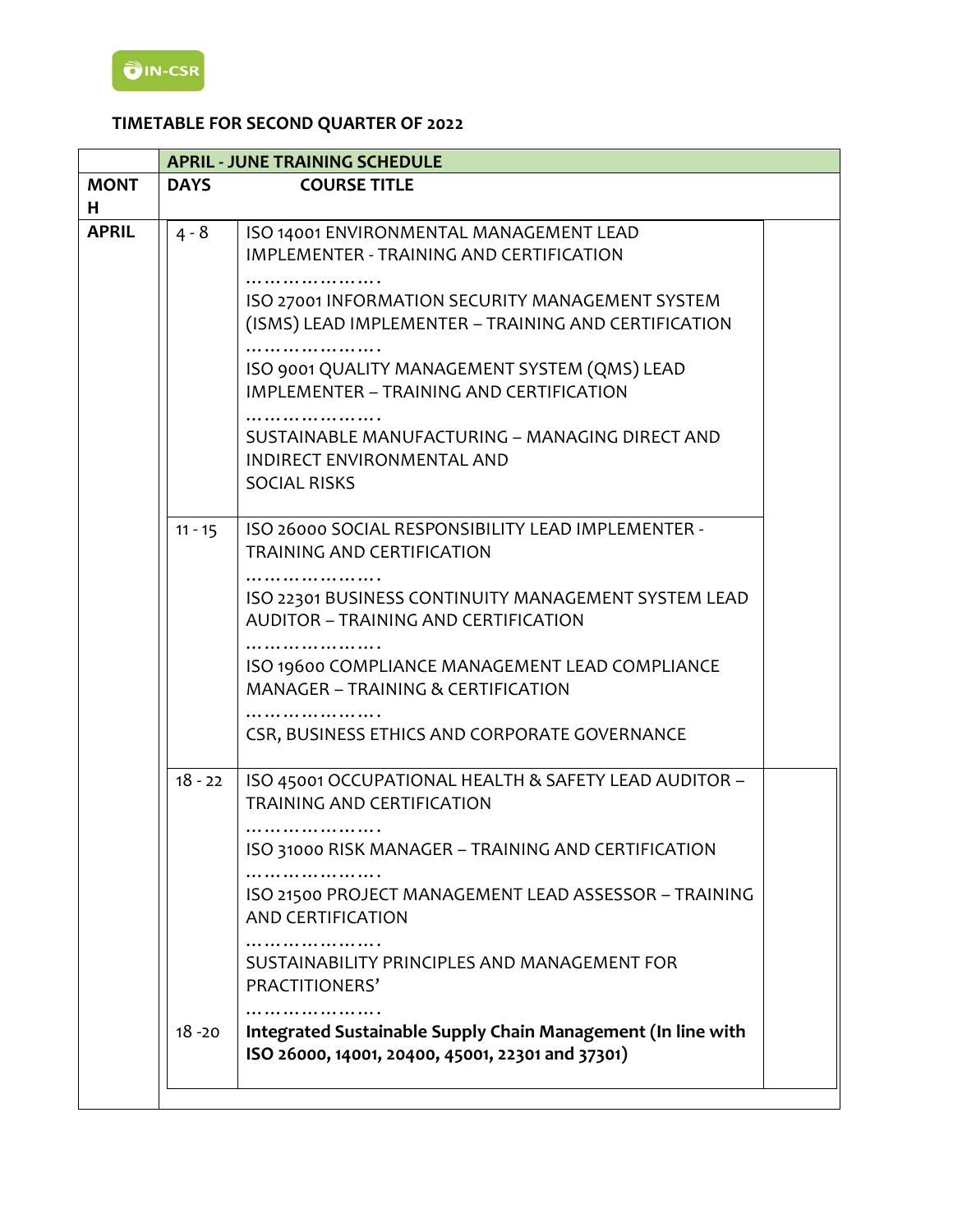

|            | $25 - 29$ | ISO 26000 SOCIAL RESPONSIBILITY LEAD AUDITOR - TRAINING<br><b>AND CERTIFICATION</b>                                             |  |
|------------|-----------|---------------------------------------------------------------------------------------------------------------------------------|--|
|            |           | ISO 22301 BUSINESS CONTINUITY MANAGEMENT SYSTEM LEAD<br>IMPLEMENTER - TRAINING AND CERTIFICATION                                |  |
|            |           | INTEGRATED SUSTAINABLE SUPPLY CHAIN MANAGEMENT - ISO<br>20400 LEAD MANAGER AND SSCM CERTIFICATE - TRAINING<br>AND CERTIFICATION |  |
|            |           | MONITORING, EVALUATION, AND IMPACT ASSESSMENT                                                                                   |  |
| <b>MAY</b> | $2 - 6$   | ISO 14001 ENVIRONMENTAL MANAGEMENT LEAD AUDITOR -<br><b>TRAINING AND CERTIFICATION</b>                                          |  |
|            |           | ISO 27001 INFORMATION SECURITY MANAGEMENT SYSTEM<br>(ISMS) LEAD IMPLEMENTER - TRAINING AND CERTIFICATION                        |  |
|            |           | ISO 31000 LEAD RISK MANAGER - TRAINING AND<br><b>CERTIFICATION</b>                                                              |  |
|            |           | CORPORATE SUSTAINABILITY AND RESPONSIBILITY -<br>STRATEGIES FOR SUSTAINABLE AGRICULTURE                                         |  |
|            |           |                                                                                                                                 |  |
| <b>MAY</b> | $9 - 13$  | ISO 45001 OCCUPATIONAL HEALTH & SAFETY LEAD<br>IMPLEMENTER - TRAINING AND CERTIFICATION                                         |  |
|            |           | .<br>ISO 28000 SUPPLY CHAIN SECURITY MANAGEMENT SYSTEM<br>LEAD AUDITOR - TRAINING AND CERTIFICATION                             |  |
|            |           | ISO 21500 PROJECT MANAGEMENT LEAD PROJECT MANAGER -<br><b>TRAINING AND CERTIFICATION</b>                                        |  |
|            |           | SUSTAINABLE PROCUREMENT - EFFECTIVE SUPPLY CHAIN<br>MANAGEMENT                                                                  |  |
|            | $16 - 20$ | ISO 14001 ENVIRONMENTAL MANAGEMENT LEAD<br>IMPLEMENTER - TRAINING AND CERTIFICATION                                             |  |
|            |           | ISO 22000 FOOD SAFETY MANAGEMENT SYSTEMS LEAD<br><b>AUDITOR - TRAINING &amp; CERTIFICATION</b>                                  |  |
|            |           | ISO 22301 BUSINESS CONTINUITY MANAGEMENT SYSTEM LEAD<br><b>AUDITOR</b>                                                          |  |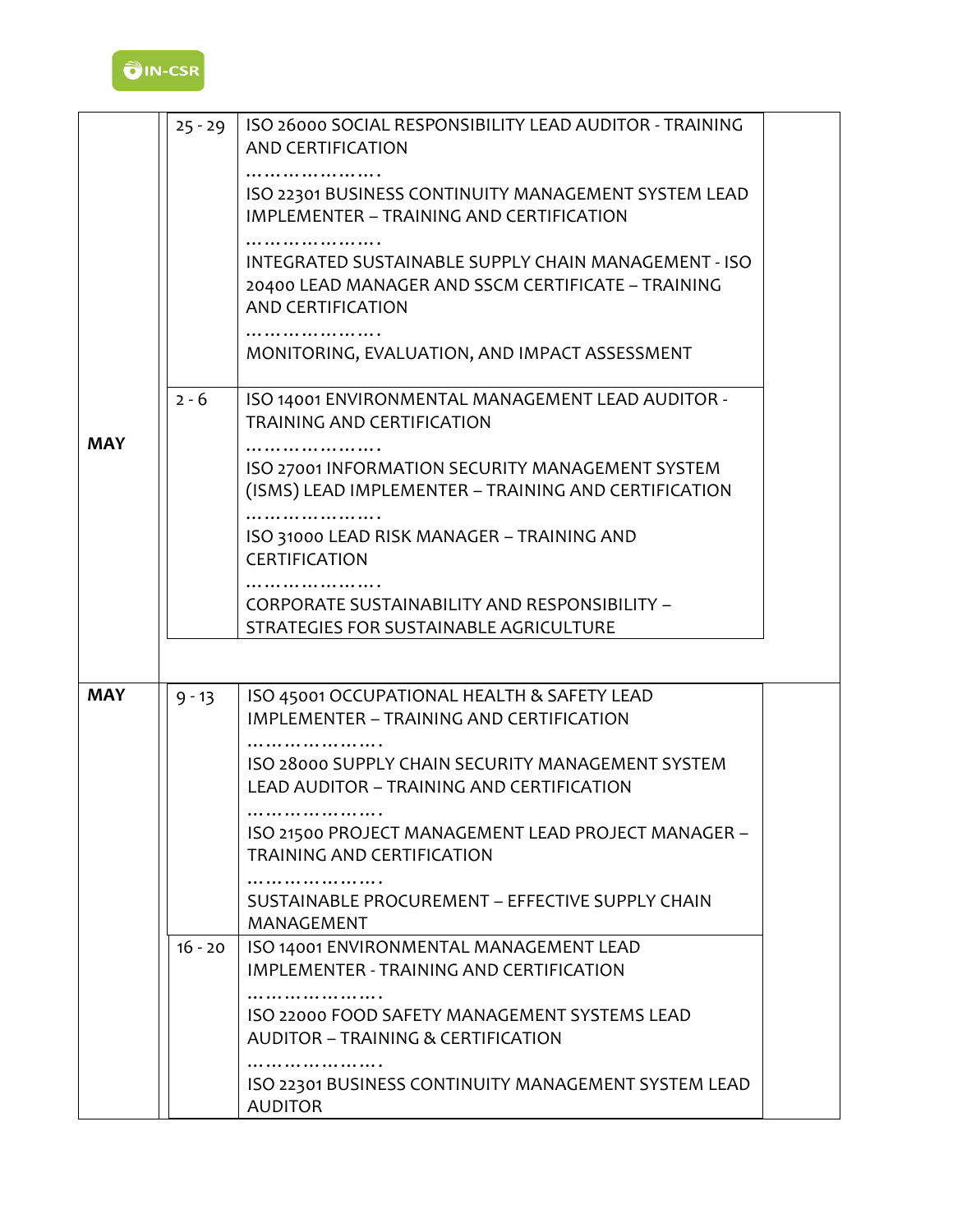

|                     |           | ESG GUIDE FOR INVESTORS IN THE EXTRACTION SECTOR                                                     |  |
|---------------------|-----------|------------------------------------------------------------------------------------------------------|--|
|                     | $23 - 27$ | ISO 26000 SOCIAL RESPONSIBILITY LEAD IMPLEMENTER -<br><b>TRAINING AND CERTIFICATION</b>              |  |
|                     |           | ISO 9001 QUALITY MANAGEMENT SYSTEM (QMS) LEAD<br><b>AUDITOR - TRAINING AND CERTIFICATION</b>         |  |
|                     |           | ISO 27001 INFORMATION SECURITY MANAGEMENT SYSTEM<br>(ISMS) LEAD AUDITOR - TRAINING AND CERTIFICATION |  |
|                     |           | MONITORING, EVALUATION, AND IMPACT ASSESSMENT                                                        |  |
|                     | $30 - 3$  | ISO 14001 ENVIRONMENTAL MANAGEMENT LEAD AUDITOR -<br><b>TRAINING AND CERTIFICATION</b>               |  |
|                     |           | ISO 20400 SUSTAINABLE PROCUREMENT LEAD MANAGER -<br>TRAINING AND CERTIFICATION                       |  |
|                     |           | ISO 31000 RISK MANAGER - TRAINING AND CERTIFICATION                                                  |  |
| MAY/<br><b>JUNE</b> | $30 - 1$  | SOCIAL IMPACT AND RISK ASSESSMENT                                                                    |  |
|                     | $6 - 10$  | ISO 45001 OCCUPATIONAL HEALTH & SAFETY LEAD AUDITOR -<br><b>TRAINING AND CERTIFICATION</b>           |  |
|                     |           | .<br>ISO 31000 LEAD RISK MANAGER - TRAINING AND<br><b>CERTIFICATION</b>                              |  |
|                     |           | ISO 20000 SERVICE MANAGEMENT SYSTEMS LEAD<br><b>IMPLEMENTER</b>                                      |  |
|                     |           | CSR, BUSINESS ETHICS AND CORPORATE GOVERNANCE                                                        |  |
|                     |           |                                                                                                      |  |
|                     | $13 - 17$ | ISO 26000 SOCIAL RESPONSIBILITY LEAD AUDITOR - TRAINING<br>AND CERTIFICATION                         |  |
|                     |           | ISO 28000 SUPPLY CHAIN SECURITY MANAGEMENT SYSTEM<br>LEAD AUDITOR - TRAINING AND CERTIFICATION       |  |
|                     |           | ISO 21500 PROJECT MANAGEMENT LEAD ASSESSOR - TRAINING<br>AND CERTIFICATION                           |  |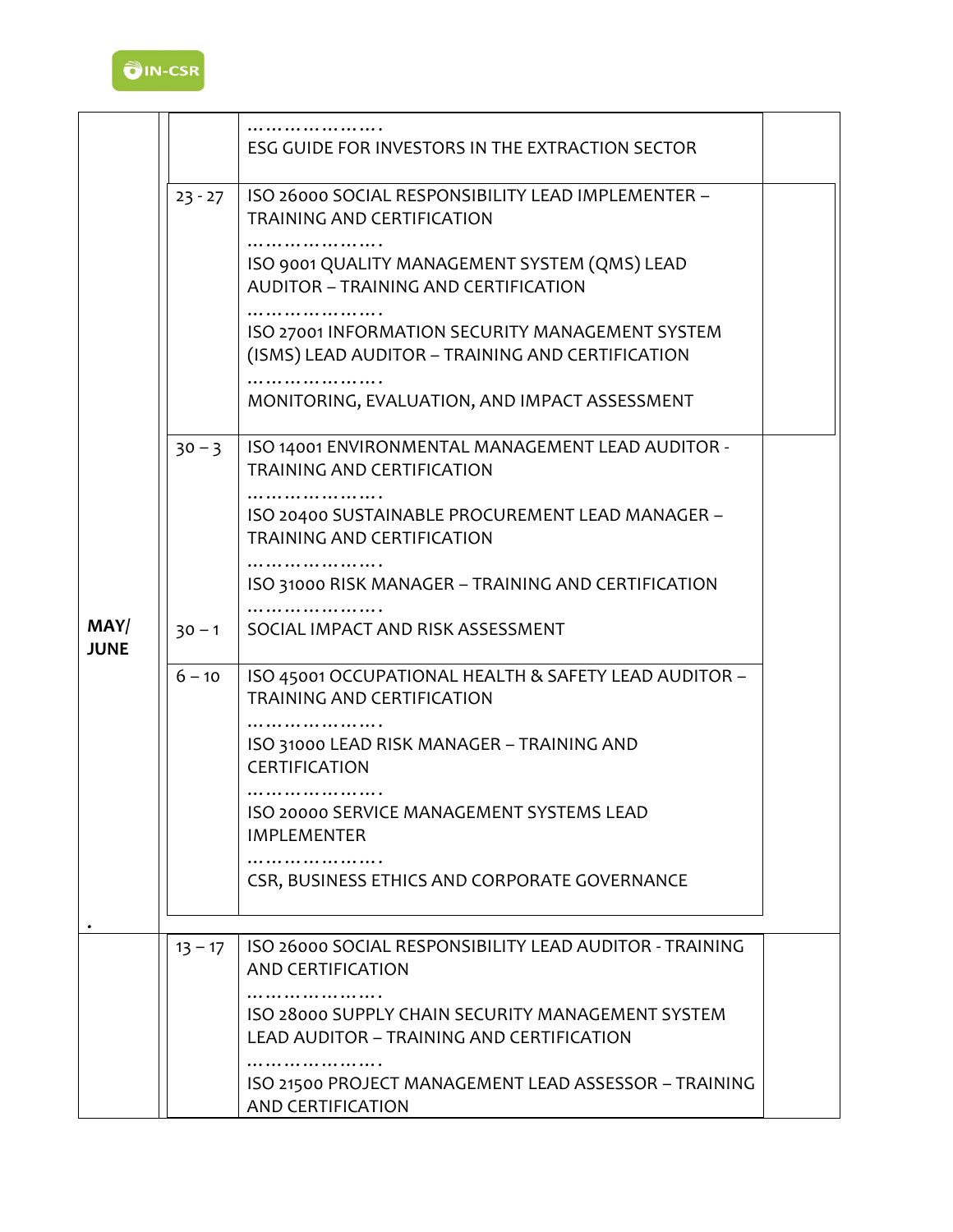

|           | SUSTAINABLE PROCUREMENT - EFFECTIVE SUPPLY CHAIN<br>MANAGEMENT                                                                                                                   |  |
|-----------|----------------------------------------------------------------------------------------------------------------------------------------------------------------------------------|--|
| $20 - 24$ | ISO 14001 ENVIRONMENTAL MANAGEMENT LEAD<br>IMPLEMENTER - TRAINING AND CERTIFICATION<br>ISO 9001 QUALITY MANAGEMENT SYSTEM (QMS) LEAD<br>IMPLEMENTER - TRAINING AND CERTIFICATION |  |
|           | ISO 37101 MANAGEMENT SYSTEMS FOR SUSTAINABLE<br>DEVELOPMENT IN COMMUNITIES LEAD IMPLEMENTER                                                                                      |  |
|           | UNDERSTANDING THE CONCEPTS OF HUMAN RIGHTS DUE<br><b>DILIGENCE</b>                                                                                                               |  |
| $27 - 1$  | ISO 45001 OCCUPATIONAL HEALTH & SAFETY LEAD<br>IMPLEMENTER - TRAINING AND CERTIFICATION                                                                                          |  |
|           | ISO 20400 SUSTAINABLE PROCUREMENT LEAD MANAGER -<br><b>TRAINING AND CERTIFICATION</b>                                                                                            |  |
|           | ISO 31000 RISK MANAGER - TRAINING AND CERTIFICATION<br>INTEGRATING CSR PRINCIPLES IN THE MARITIME INDUSTRY                                                                       |  |
| $27 - 29$ | Integrated Sustainable Supply Chain Management (In line with<br>ISO 26000, 14001, 20400, 45001, 22301 and 37301)                                                                 |  |

### **COURSES ON DEMAND**

- 1.ISO 37101 Management Systems for Sustainable Development in Communities
- 2. Integrated Sustainable Supply Chain Management
- 3. Sustainable Manufacturing
- 4. Sustainable Human Resources Management
- 4. Managing Environmental and Social Risks in the Energy Sector
- 5. ESG Investor Management